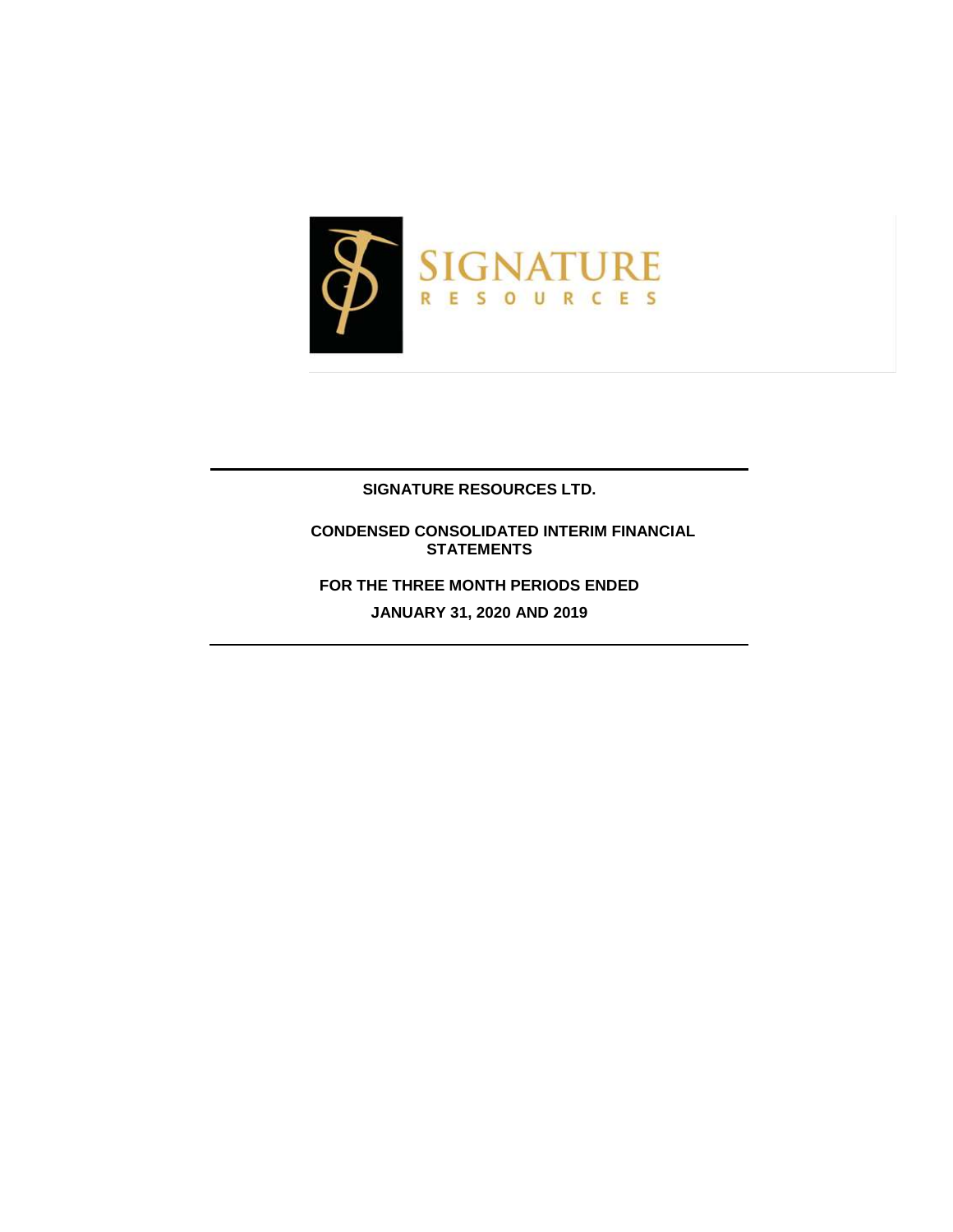### **Notice of No Auditor Review of Interim Financial Statements**

Under National Instrument 51-102, Part 4, subsection 4.3(3)(a), if an auditor has not performed a review of the interim financial statements, they must be accompanied by a notice indicating that the financial statements have not been reviewed by an auditor.

The management of Signature Resources Ltd. is responsible for the preparation of the accompanying unaudited condensed consolidated interim financial statements. The unaudited condensed consolidated interim financial statement have been prepared in accordance with International Financial Reporting Standards and are considered by management to present fairly the consolidated financial position, operating results and cash flows of the Company.

The Company's independent auditor has not performed a review of these financial statements in accordance with standards established by the Chartered Professional Accountants of Canada for a review of interim financial statements by an entity's auditor. These unaudited condensed consolidated interim financial statements include all adjustments, consisting of normal and recurring items, that management considers necessary for a fair presentation of the consolidated financial position, results of operations and cash flows.

"Walter Hanych" "Jonathan Held"

Walter Hanych, Jonathan Held, Chief Executive Officer Chief Financial Officer

March 27, 2020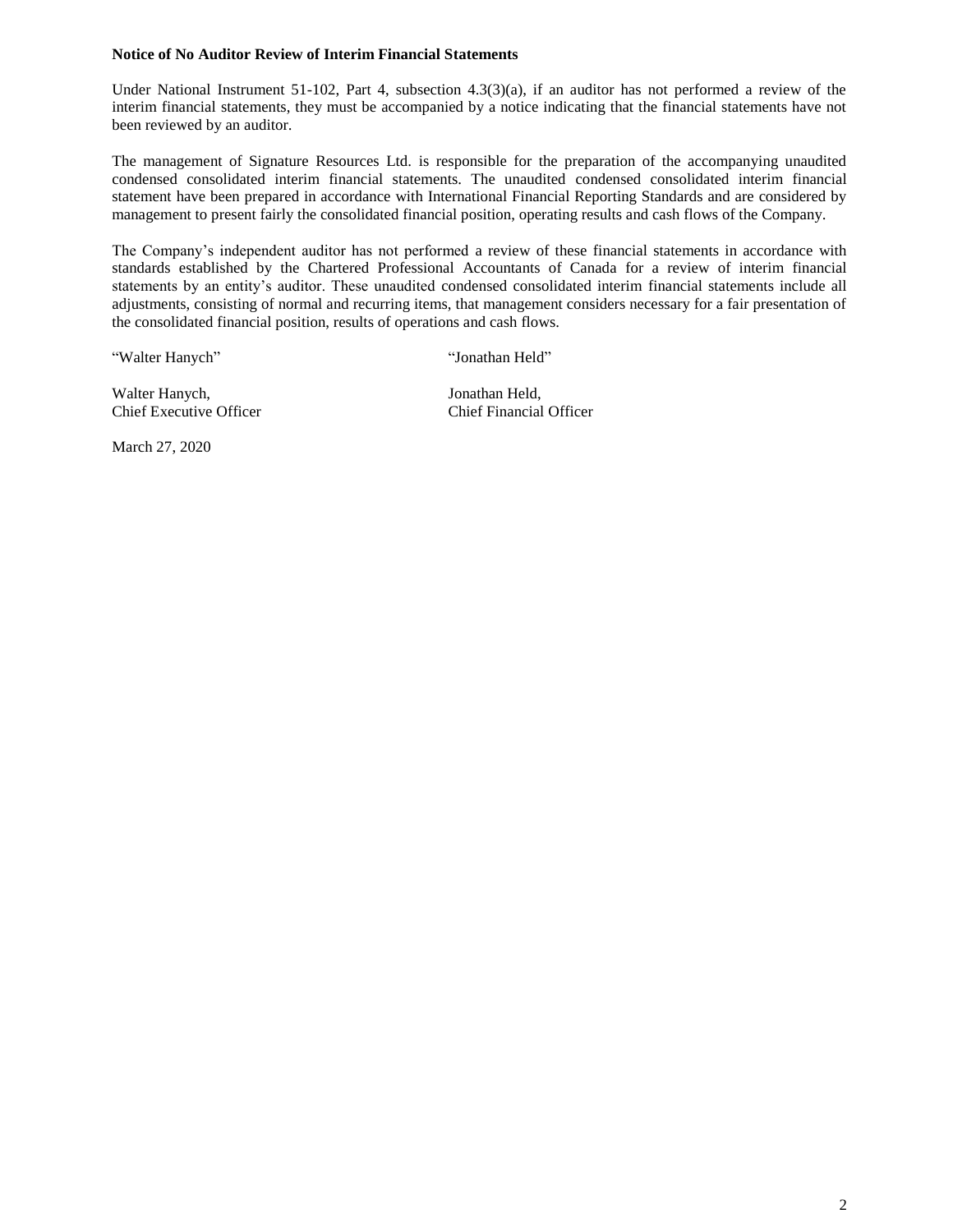# **SIGNATURE RESOURCES LTD. CONDENSED CONSOLIDATED INTERIM STATEMENTS OF FINANCIAL POSITION AS AT**

| (Expressed in Canadian dollars) |
|---------------------------------|
|---------------------------------|

| 2020        | 2019                            |
|-------------|---------------------------------|
|             | (Audited)                       |
| \$          | \$                              |
|             |                                 |
|             |                                 |
| 86,895      | 267,639                         |
| 17,619      | 29,377                          |
| 26,322      | 40,144                          |
| 130,836     | 337,160                         |
| 324,174     | 345,789                         |
| 5,890,596   | 5,838,911                       |
| 6,345,606   | 6,521,860                       |
|             |                                 |
| 1,643,729   | 1,667,961                       |
|             | 169,540                         |
| 1,816,682   | 1,837,501                       |
|             | 273,847                         |
| 2,090,529   | 2,111,348                       |
|             |                                 |
|             | 6,303,209                       |
|             | 240,804                         |
| 1,575,150   | 1,484,219                       |
| (3,847,245) | (3,617,720)                     |
| 4,255,077   | 4,410,512                       |
| 6,345,606   | 6,521,860                       |
|             | 172,953<br>273,847<br>6,527,172 |

NATURE OF BUSINESS AND CONTINUING OPERATIONS (Note 1) COMMITMENTS AND CONTINGENCIES (Notes 5 & 11)

*"Signed" "Signed"* Walter Hanych, Director

The accompanying notes are an integral part of these condensed consolidated interim financial statements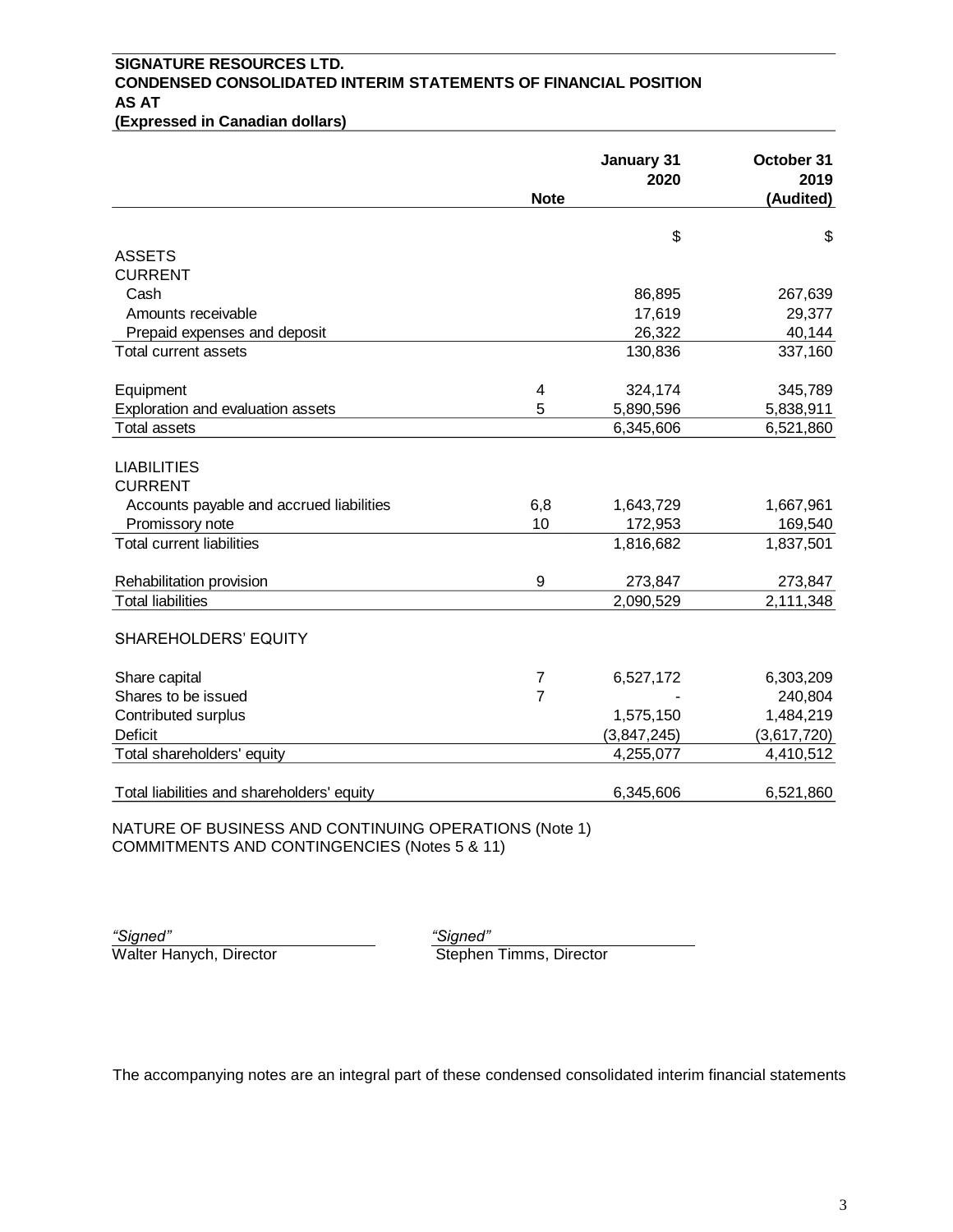# **SIGNATURE RESOURCES LTD. CONDENSED CONSOLIDATED INTERIM STATEMENTS OF LOSS AND COMPREHENSIVE LOSS FOR THE THREE MONTH PERIODS ENDED JANUARY 31,**

**(Expressed in Canadian dollars)**

|                                                     | 2020        | 2019       |
|-----------------------------------------------------|-------------|------------|
|                                                     | \$          | \$         |
| <b>GENERAL AND ADMINISTRATION</b>                   |             |            |
| Salaries and wages (Note 6)                         | 122,609     | 122,609    |
| Office and general                                  | 38,636      | 34,349     |
| Professional fees                                   | 37,840      | 17,904     |
| Accretion expense (Note 9)                          |             | 2,117      |
| Share-based payments (Notes 6 & 7)                  | 6,367       | 28,263     |
| Depreciation (Note 4)                               | 20,505      | 6,964      |
| NET LOSS BEFORE OTHER ITEMS                         | (225, 957)  | (212, 206) |
| Foreign exchange income                             | (155)       | (85)       |
| Interest expense (Note 10)                          | (3, 413)    |            |
| NET LOSS AND COMPREHENSIVE LOSS                     | (229,525)   | (212, 291) |
| LOSS PER SHARE, basic and diluted                   | (0.00)      | (0.00)     |
| Weighted average number of common shares, basic and |             |            |
| diluted                                             | 107,936,648 | 85,517,883 |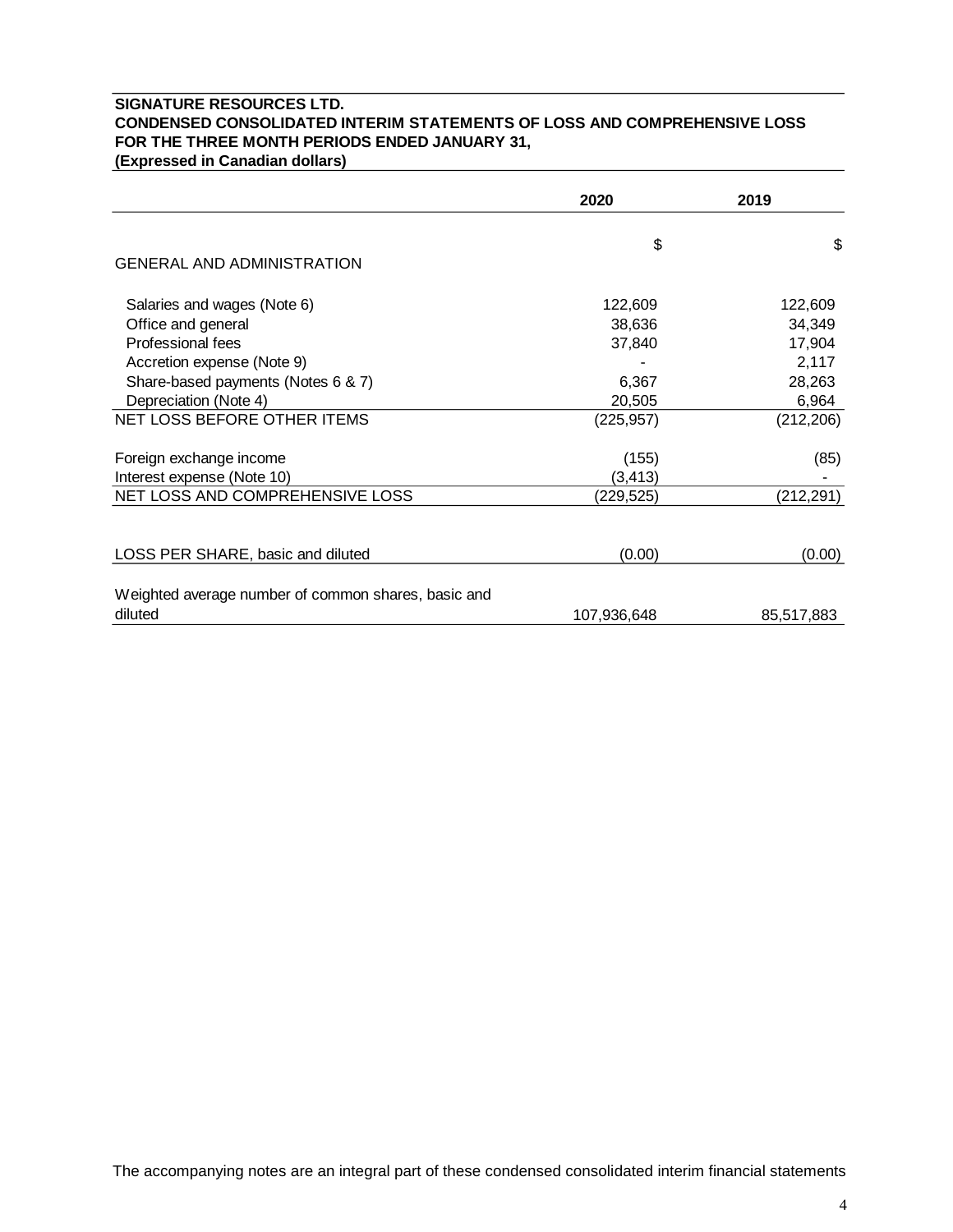# **SIGNATURE RESOURCES LTD. CONDENSED CONSOLIDATED INTERIM STATEMENTS OF CASH FLOWS FOR THE THREE MONTH PERIODS ENDED JANUARY 31,**

**(Expressed in Canadian dollars)**

|                                                                           | 2020       | 2019       |
|---------------------------------------------------------------------------|------------|------------|
|                                                                           | \$         | \$         |
| <b>OPERATING ACTIVITIES</b>                                               |            |            |
| Net loss for the period                                                   | (229, 525) | (212, 291) |
| Items not affecting cash:                                                 |            |            |
| Accretion expense (Note 9)                                                |            | 2,117      |
| Depreciation expense (Note 4)                                             | 20,505     | 6,964      |
| Share-based payments (Note 7)                                             | 6,367      | 28,263     |
| Interest expense (Note 10)                                                | 3,413      |            |
|                                                                           | (199, 240) | (174, 947) |
| Changes in non-cash working capital items:                                |            |            |
| Amounts receivable                                                        | 11,758     | 44,041     |
| Prepaid expenses and deposit                                              | 13,822     | 13,749     |
| Accounts payable and accrued liabilities                                  | (24, 232)  | (123, 688) |
| Cash flows used in operating activities                                   | (197, 892) | (240, 845) |
| <b>FINANCING ACTIVITIES</b>                                               |            |            |
| Shares to be issued related to private placement (Note 7)                 | (240, 804) |            |
| Proceeds from private placement (Note 7)                                  | 322,104    |            |
| Share issuance costs (Note 7)                                             | (13, 577)  |            |
| Exercise of options (Note 7)                                              |            | 50,000     |
| Cash flows from financing activities                                      | 67,723     | 50,000     |
| <b>INVESTING ACTIVITIES</b>                                               |            |            |
| Expenditures on exploration and evaluation assets (Note 5)                | (50, 575)  | (193, 023) |
| Cash flows used in investing activities                                   | (50, 575)  | (193, 023) |
|                                                                           |            |            |
| Change in cash during the period                                          | (180, 744) | (383, 868) |
| Cash, beginning of period                                                 | 267,639    | 461,921    |
| Cash, end of period                                                       | 86,895     | 78,053     |
| Non-cash activities:                                                      |            |            |
| Depreciation included in exploration and evaluation assets (Note 4)<br>\$ | $1,110$ \$ | 1,546      |

The accompanying notes are an integral part of these condensed consolidated interim financial statements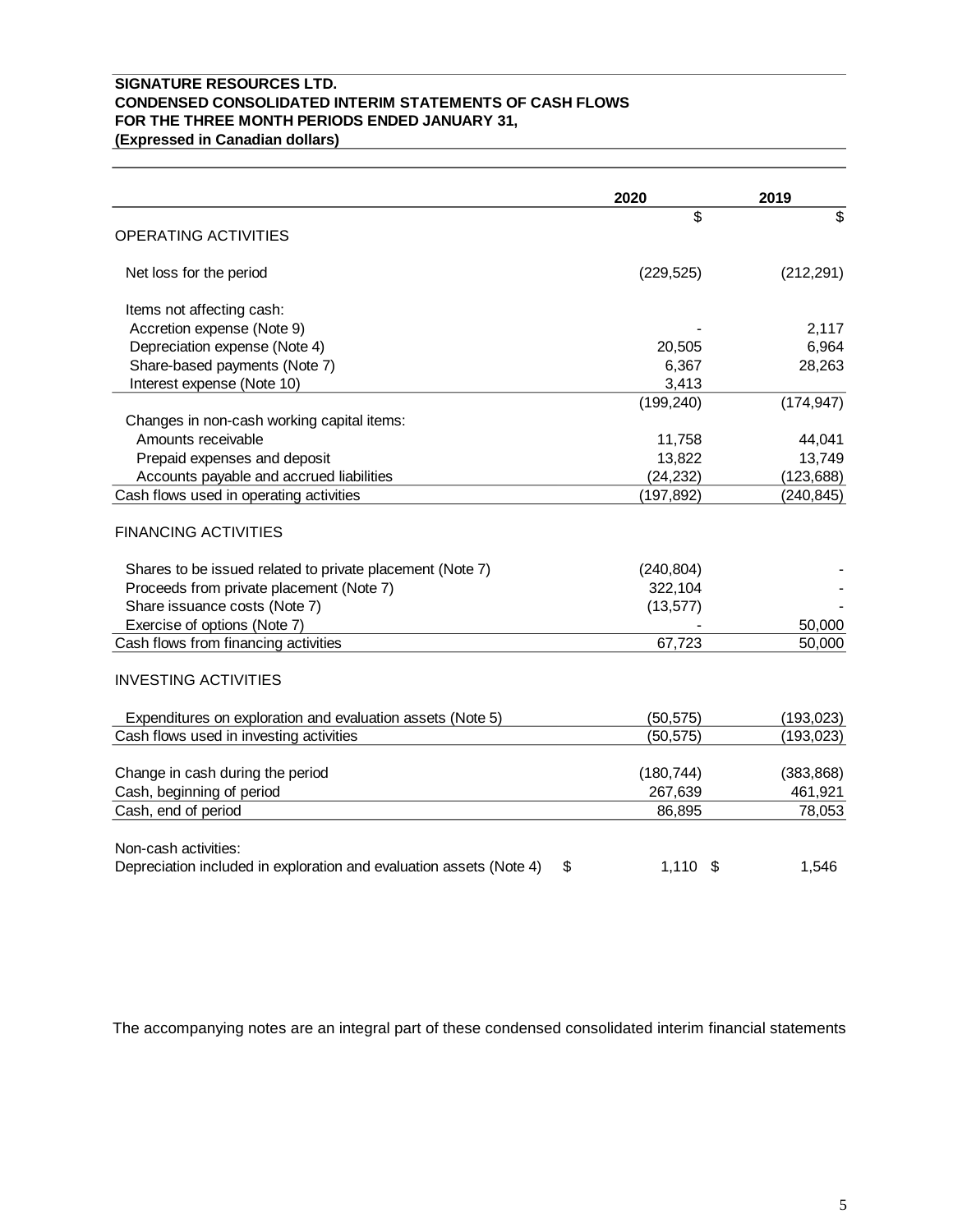### **SIGNATURE RESOURCES LTD. CONDENSED CONSOLIDATED INTERIM STATEMENTS OF CHANGES IN EQUITY FOR THE THREE MONTH PERIODS ENDED JANUARY 31, 2020 AND 2019 (Expressed in Canadian dollars)**

|                                                |               | <b>Number of Number of Shares</b> | <b>Share Shares to be</b> |                          | <b>Contributed</b> |                |            |
|------------------------------------------------|---------------|-----------------------------------|---------------------------|--------------------------|--------------------|----------------|------------|
|                                                | <b>Shares</b> | to be Issued                      | Capital                   | <b>Issued</b>            | <b>Surplus</b>     | <b>Deficit</b> | Total      |
|                                                |               |                                   | \$                        | \$                       |                    | \$             | \$         |
| Balance, October 31, 2018                      | 99,093,969    | $\overline{\phantom{a}}$          | 6,125,870                 |                          | 1,394,314          | (2,871,488)    | 4,648,696  |
| Exercise of options (Note 7)                   | 1,000,000     |                                   | 74,496                    |                          | (24, 496)          |                | 50,000     |
| Share-based payments (Note 7)                  |               |                                   |                           |                          | 28,263             |                | 28,263     |
| Net loss and comprehensive loss for the period |               |                                   |                           |                          | $\blacksquare$     | (212, 291)     | (212, 291) |
| Balance, January 31, 2019                      | 100,093,969   | $\blacksquare$                    | 6,200,366                 |                          | 1,398,081          | (3.083, 779)   | 4,514,668  |
| Balance, October 31, 2019                      | 101,914,704   | 4,816,080                         | 6,303,209                 | 240,804                  | 1,484,219          | (3,617,720)    | 4,410,512  |
| Private placement (Note 7)                     | 6,442,080     | (4,816,080)                       | 322,104                   | (240, 804)               |                    |                | 81,300     |
| Issuance of warrants (Note 7)                  |               |                                   | (84, 564)                 |                          | 84,564             |                |            |
| Share issuance costs (Note 7)                  |               |                                   | (13, 577)                 |                          |                    |                | (13, 577)  |
| Share-based payments (Note 7)                  |               |                                   |                           |                          | 6,367              |                | 6,367      |
| Net loss and comprehensive loss for the period |               | $\qquad \qquad \blacksquare$      | $\blacksquare$            | $\overline{\phantom{0}}$ |                    | (229, 525)     | (229, 525) |
| Balance, January 31, 2020                      | 108,356,784   | $\qquad \qquad \blacksquare$      | 6,527,172                 |                          | 1,575,150          | (3,847,245)    | 4,255,077  |

The accompanying notes are an integral part of these condensed consolidated interim financial statements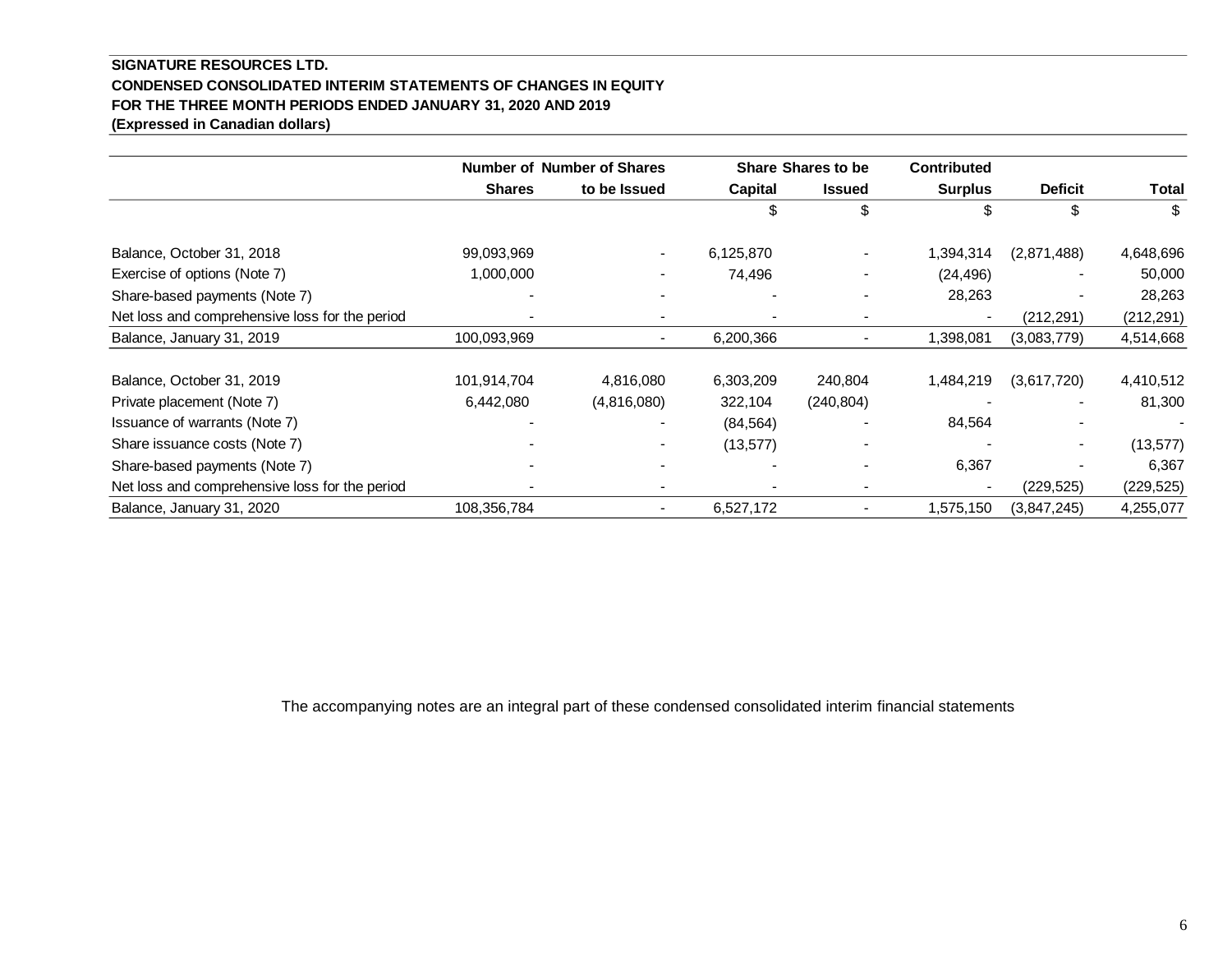### 1. NATURE OF BUSINESS AND CONTINUING OPERATIONS

Signature Resources Ltd. (the "Company" or "Signature") was incorporated on May 3, 2010, under the British Columbia Business Corporations Act. The Company's principal business activities include the acquisition and exploration of mineral properties in Canada. The Company's common shares are publicly traded on the TSX-Venture Exchange ("TSXV") under the stock symbol "SGU", on the OTCQB under the symbol "SGGTF", and on the FSE under the symbol "3S3". The Company's head office address is 200-366 Bay Street, Toronto, ON M5H 4B2.

At January 31, 2020, the Company had not yet determined whether its properties contained ore reserves that are economically recoverable. Although the Company has taken steps to verify title to the properties on which it is conducting exploration and in which it has an interest, in accordance with industry practice for the current stage of exploration of such properties, these procedures do not guarantee the Company's title. Property title may be subject to unregistered prior agreements or noncompliance with regulatory requirements. The Company's assets may also be subject to increases in taxes and royalties, renegotiation of contracts, currency exchange fluctuations and restrictions and political uncertainty.

As at January 31, 2020, the Company has an accumulated deficit of \$3,847,245 (October 31, 2019 - \$3,617,720), a working capital deficiency of \$1,685,846 (October 31, 2019 - \$1,500,341), and is not yet generating positive cash flows from operations. These factors indicate the existence of material uncertainties that cast significant doubt about the Company's ability to continue its operations as a going concern and to realize its assets as their carrying values are dependent upon obtaining additional financing and for generating revenues sufficient to cover its operating costs.

The Company will need to raise capital in order to fund its operations. To address its financing requirements, the Company will seek financing through debt and equity financings, asset sales, and rights offerings to existing shareholders. The ability of the Company to raise sufficient capital cannot be predicted at this time.

These condensed consolidated interim financial statements do not give effect to any adjustments which would be necessary should the Company be unable to continue as a going concern and therefore be required to realize its assets and discharge its liabilities in other than the normal course of business and at amounts different from those reflected in the accompanying condensed consolidated interim financial statements. Such adjustments could be material.

### 2. BASIS OF PRESENTATION AND STATEMENT OF COMPLIANCE

The Company's condensed consolidated interim financial statements have been prepared in accordance with International Accounting Standard (IAS) 34, "Interim Financial Reporting". Accordingly, these condensed consolidated interim financial statements do not include all information required for full annual financial statements and should be read in conjunction with the audited consolidated financial statements of the Company for the year ended October 31, 2019, which have been prepared in accordance with International Financial Reporting Standards ("IFRS") as issued by the International Accounting Standards Board. The condensed consolidated interim financial statements were authorized for issue by the Board of Directors on March 27, 2020.

These condensed consolidated interim financial statements include the accounts of the Company and its wholly-owned subsidiary, Cool Minerals Inc. All intercompany amounts and transactions have been eliminated on consolidation.

The condensed consolidated interim financial statements have been prepared on the historical cost basis except for certain financial instruments which are measured at fair value, as explained in the accounting policies set out in Note 3 of the Company's annual financial statements for the year ended October 31, 2019.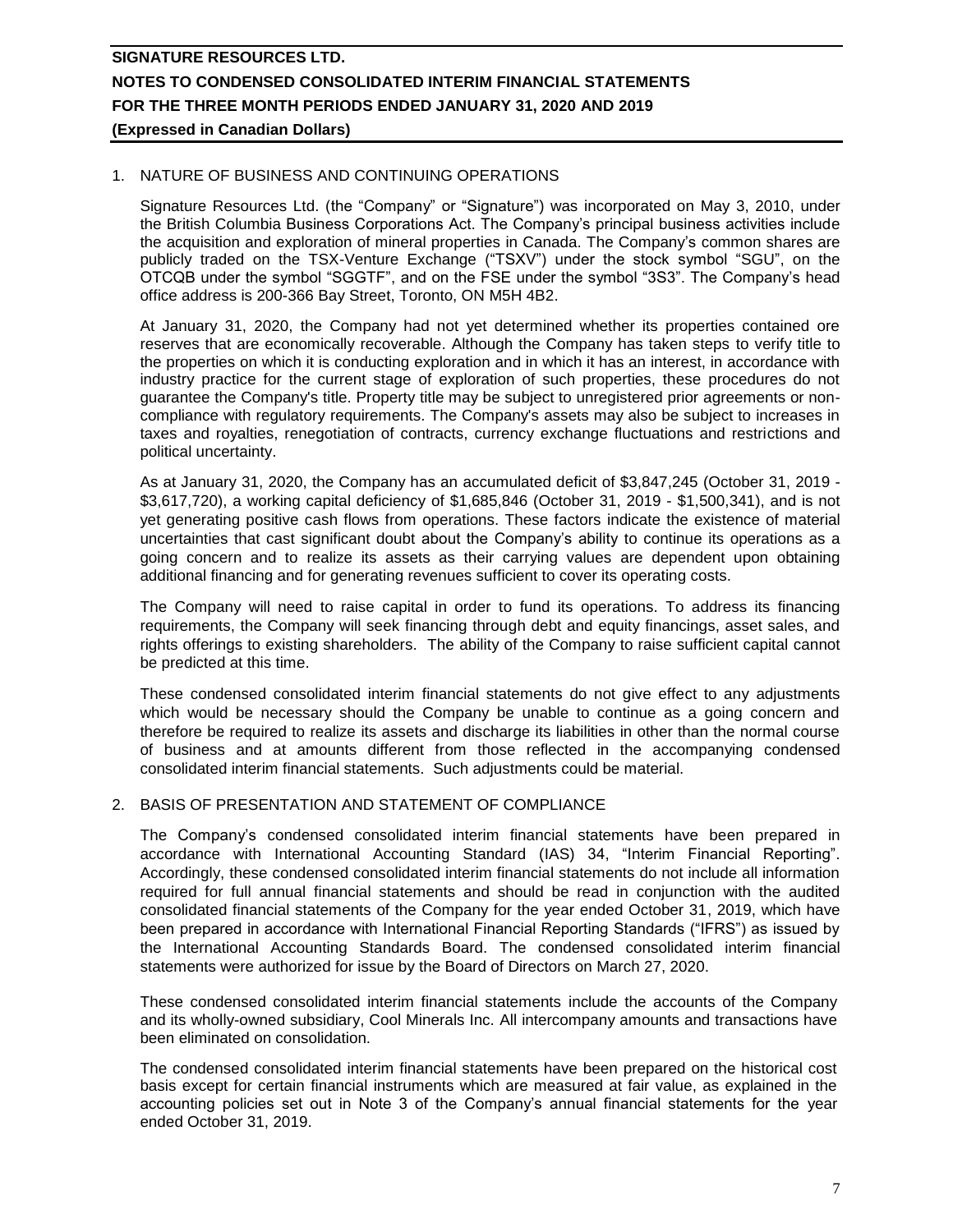### 2. BASIS OF PRESENTATION AND STATEMENT OF COMPLIANCE (continued)

The preparation of these financial statements under IFRS requires management to make certain estimates, judgments and assumptions about future events that affect the amounts reported in the financial statements and related notes to the financial statements. Although these estimates are based on management's best knowledge on the amount, event or actions, actual results may differ from those estimates and these differences could be material.

The areas which require management to make significant judgements, estimates and assumptions in determining carrying values include, but are not limited to:

i. Exploration and evaluation expenditures

The application of the Company's accounting policy for exploration and evaluation expenditures requires judgment in determining whether it is likely that future economic benefits will flow to the Company, which may be based on assumptions about future events or circumstances. Estimates and assumptions made may change if new information becomes available. If, after costs are capitalized, information becomes available suggesting that the recovery of expenditure is unlikely, the amount capitalized is written off to profit or loss in the period the new information becomes available.

ii. Income, value added, withholding and other taxes

The Company is subject to income, value added, withholding and other taxes. Significant judgment is required in determining the Company's provisions for taxes. There are many transactions and calculations for which the ultimate tax determination is uncertain during the ordinary course of business. The Company recognizes liabilities for anticipated tax audit issues based on estimates of whether additional taxes will be due. The determination of the Company's income, value added, withholding and other tax liabilities requires interpretation of complex laws and regulations. The Company's interpretation of taxation law as applied to transactions and activities may not coincide with the interpretation of the tax authorities. All tax related filings are subject to government audit and potential reassessment subsequent to the financial statement reporting period. Where the final tax outcome of these matters is different from the amounts that were initially recorded, such differences will impact the tax related accruals and deferred income tax provisions in the period in which such determination is made.

iii. Estimation of restoration, rehabilitation and environmental obligation:

Restoration, rehabilitation and environmental liabilities are estimated based on the Company's interpretation of current regulatory requirements, constructive obligations and are measured at fair value. Fair value is determined based on the net present value of estimated future cash expenditures for the settlement of restoration, rehabilitation and environmental liabilities that may occur upon ceasing exploration and evaluation activities. Such estimates are subject to change based on changes in laws and regulations and negotiations with regulatory authorities.

iv. Share-based payments

The Company measures the cost of equity-settled transactions by reference to the fair value of the equity instruments at the date at which they are granted. Estimating fair value for share-based payment transactions requires determining the most appropriate valuation model, which is dependent on the terms and conditions of the grant. This estimate also requires determining the most appropriate inputs to the valuation model including the expected life of the share option, volatility and dividend yield and making assumption about them, the assumptions and models used for estimating fair value for share-based payment transactions are disclosed in Note 7.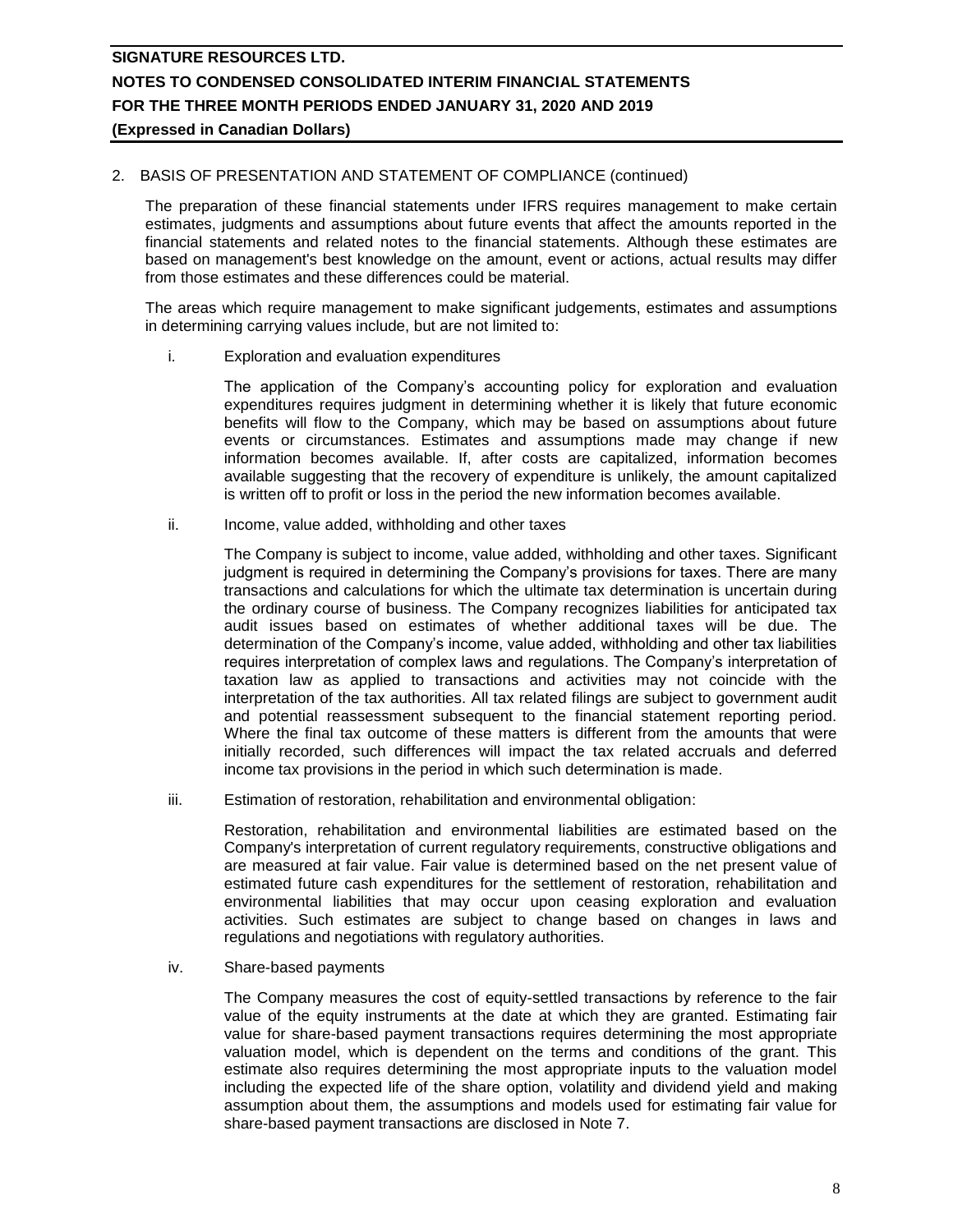### 3. SIGNIFICANT ACCOUNTING POLICIES

*Standards issued and effective for the period ended January 31, 2020:*

IFRS 16 - Leases ("IFRS 16") was issued by the IASB in January 2016 and specifies the requirements to recognize, measure, present and disclose leases. IFRS 16 introduces a single accounting model for lessees and for all leases with a term of more than 12 months, unless the underlying asset is of low value. A lessee will be required to recognize a right-of-use asset, representing its right to use the underlying asset, and a lease liability, representing its obligation to make lease payments.

IFRIC 23 - Uncertainty Over Income Tax Treatments ("IFRIC 23") was issued in June 2017 and clarifies the accounting for uncertainties in income taxes. The interpretation committee concluded that an entity shall consider whether it is probable that a taxation authority will accept an uncertain tax treatment. If an entity concludes it is probable that the taxation authority will accept an uncertain tax treatment, then the entity shall determine taxable profit (tax loss), tax bases, unused tax losses and credits or tax rates consistently with the tax treatment used or planned to be used in its income tax filings. If an entity concludes it is not probable that the taxation authority will accept an uncertain tax treatment, the entity shall reflect the effect of uncertainty in determining the related taxable profit (tax loss), tax bases, unused tax losses and credits or tax rates.

The Company has adopted these new standards and have determined there was no significant impact on the condensed consolidated interim financial statements.

|                                                | <b>Computer and</b><br>communication |     |                 |    |                  |      |         |
|------------------------------------------------|--------------------------------------|-----|-----------------|----|------------------|------|---------|
|                                                | equipment                            |     | <b>Vehicles</b> |    | <b>Equipment</b> |      | Total   |
| Cost                                           |                                      |     |                 |    |                  |      |         |
| Balance, October 31, 2018                      | \$<br>5,234                          | -S  | $9,299$ \$      |    | 152,180          | - \$ | 166,713 |
| Additions for the vear                         |                                      |     |                 |    | 270.816          |      | 270,816 |
| Balance, October 31, 2019 and January 31, 2020 | \$<br>5,234                          | \$  | 9,299           | \$ | 422,996          | S.   | 437,529 |
|                                                |                                      |     |                 |    |                  |      |         |
| <b>Accumulated Depreciation</b>                |                                      |     |                 |    |                  |      |         |
| Balance, October 31, 2018                      | \$<br>3.745                          | \$. | 4,030           | \$ | 18.289           | \$.  | 26,064  |
| Depreciation for the year                      | 1.489                                |     | 1,860           |    | 62,327           |      | 65,676  |
| Balance, October 31, 2019                      | \$<br>5,234                          | \$  | 5,890           | \$ | 80.616           | \$.  | 91,740  |
| Depreciation for the period                    |                                      |     | 465             |    | 21,150           |      | 21,615  |
| Balance, January 31, 2020                      | \$<br>5,234                          | S   | 6,355           | S. | 101,766          | S.   | 113,355 |
|                                                |                                      |     |                 |    |                  |      |         |
| <b>Net Book Value</b>                          |                                      |     |                 |    |                  |      |         |
| Balance, January 31, 2020                      | \$                                   | \$  | 2,944           | S  | 321,230          | S    | 324,174 |
| Balance, October 31, 2019                      | \$                                   | S   | 3,409           | S  | 342,380          |      | 345,789 |

### 4. EQUIPMENT

The depreciation for the three months ended January 31, 2020 of \$21,615 (2019 - \$8,510) includes \$1,110 (2019 - \$1,546) included in exploration and evaluation assets (Note 5).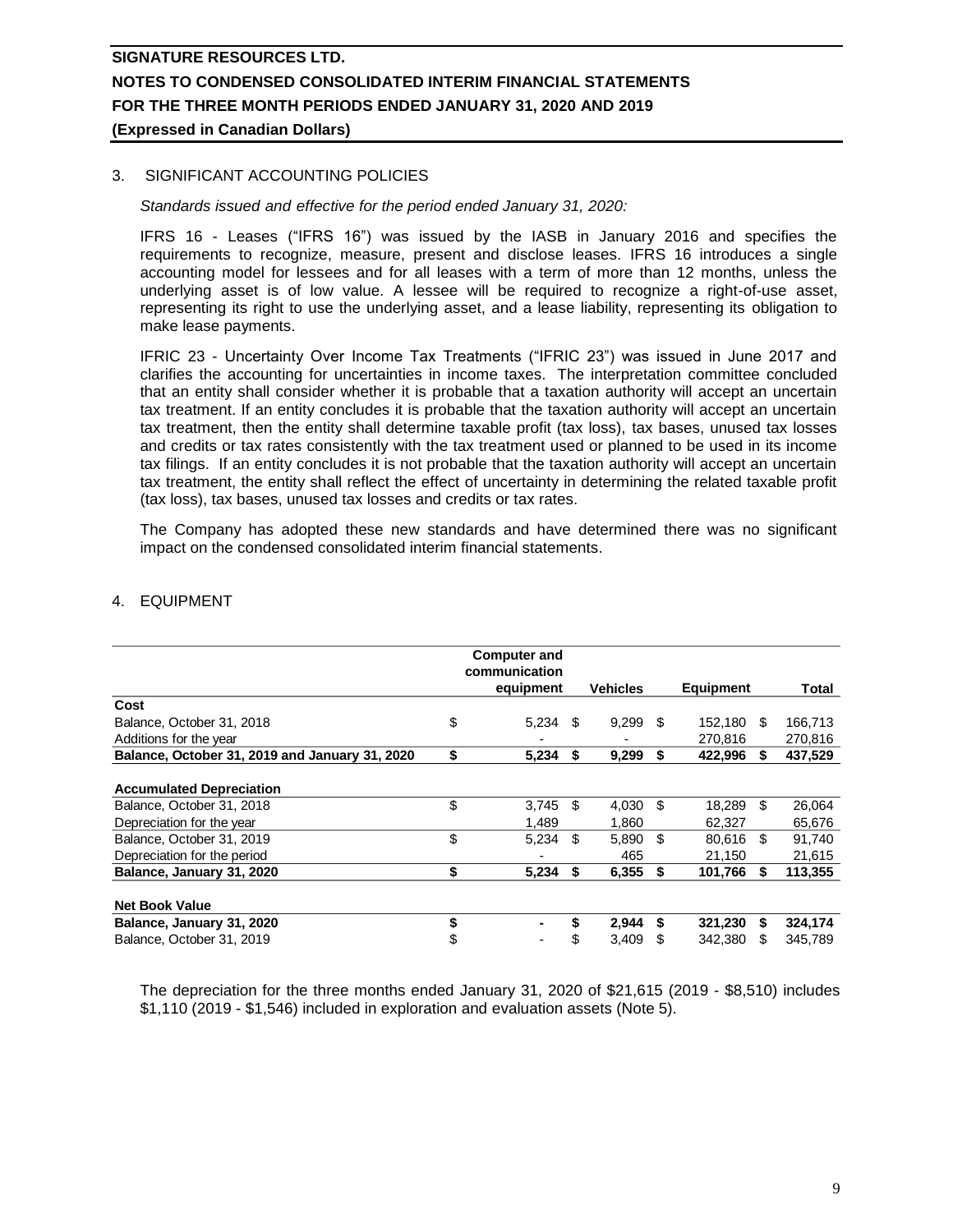# **Lingman Lake** \$ Balance, October 31, 2018 5,399,612 Staking 3,325 Consulting expenses 187,605 Geophysical consulting 81,941 Contract labour 12,650 Logistics 13,466 Travel and lodging 11,618 Equipment rentals 2,016 Depreciation 5,927 Field supplies 37,751 Drilling 83,000 **Balance, October 31, 2019 5,838,911** Consulting expenses 46,200 Geophysical consulting 3,366 Equipment rentals 496 Depreciation (Note 4) 1,110 Field supplies 513 **Balance, January 31, 2020 5,890,596**

# 5. EXPLORATION AND EVALUATION ASSETS

# 6. RELATED PARTY TRANSACTIONS

Transactions with related parties are incurred in the normal course of business and are measured at their fair values, which is the amount of consideration established and approved by the related parties. As at January 31, 2020, the Company owes \$261,778 (October 31, 2019 - \$181,772) to executives of the Company for unpaid salaries and wages. Other amounts owing to related parties total to \$25,408 (October 31, 2019 - \$38,058) as at January 31, 2020. These amounts are included in accounts payable and accrued liabilities and are unsecured, non-interest bearing and due on demand (Note 8).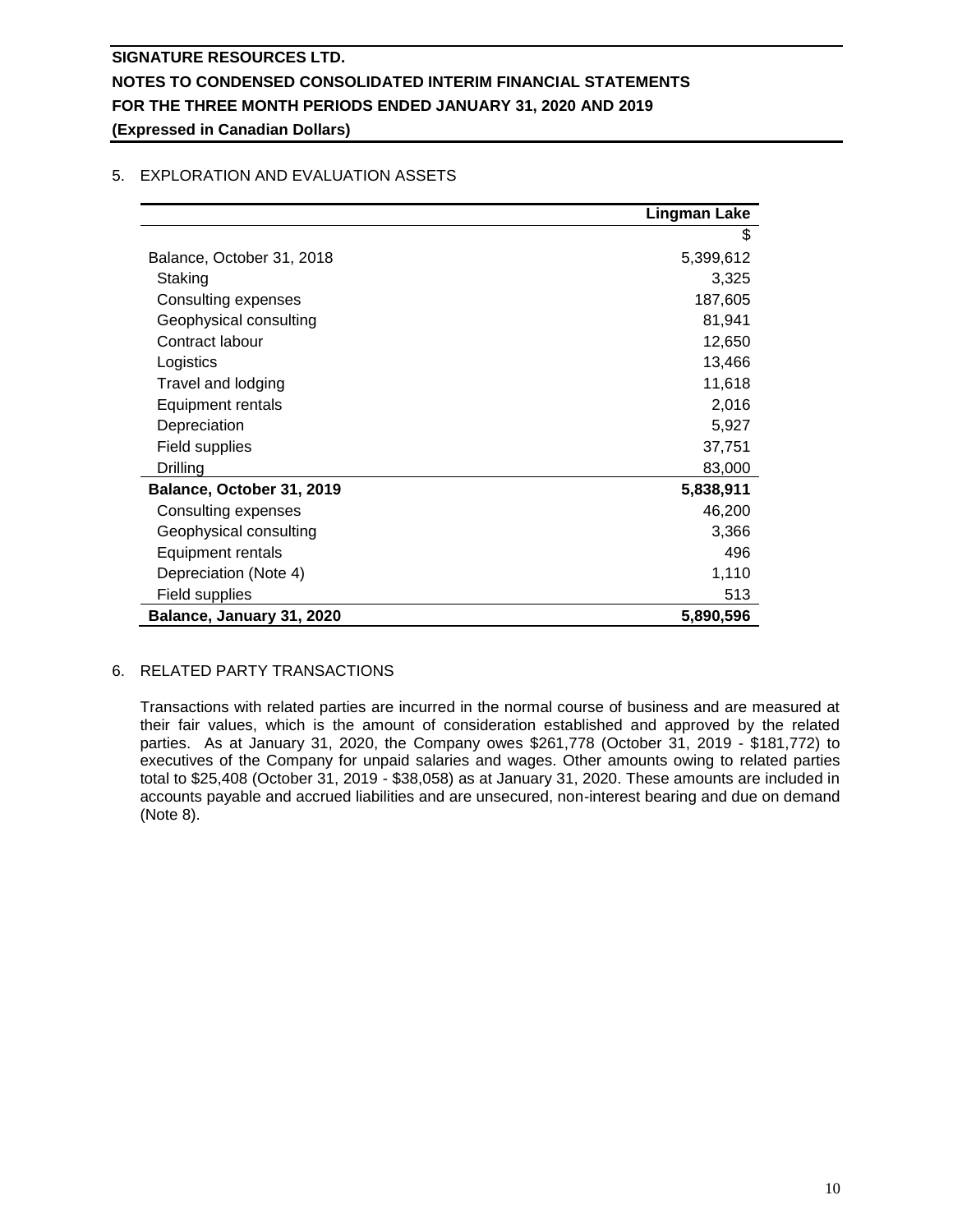### 7. SHARE CAPITAL

a) Authorized

Unlimited number of common shares without par value.

b) Issued and outstanding – see consolidated statements of changes in equity.

On November 1, 2018, 1,000,000 stock options were exercised with an exercise price of \$0.05. The exercise price was settled with amounts owing to the option holders. The initial value of \$24,496 related to the options' original issuance was reclassified from contributed surplus to share capital.

On April 18, 2019, the Company closed the first tranche (the "First Tranche") of a non-brokered private placement for gross proceeds of \$136,555 by issuing 1,820,735 non-flow-through units at \$0.075 per unit. No finders' fees were issued in conjunction with the closing of the First Tranche. Each non-flow-through unit consists of one common share of the Company and one warrant. Each warrant is exercisable for a period of two years at a price of \$0.15 per share from the date of issuance. The Company issued a total of 1,820,735 warrants with a value of \$30,932 in connection with this private placement. With respect to the warrants, if the Company's closing share price is equal to or greater than \$0.25 for ten consecutive days, the Company may reduce the remaining life to 30 days by issuing a press release. Total issuance costs of \$2,780 were incurred in connection with this private placement.

On November 6, 2019, the Company closed the first tranche (the "First Tranche") of a nonbrokered private placement for gross proceeds of \$322,104 by issuing 6,442,080 non-flow through units at the price of \$0.05 per unit. Cash proceeds of \$240,804, related to the first tranche of the private placement was received prior to October 31, 2019 and was included in shares to be issued as at October 31, 2019 (Note 7(c)). Each non-flow-through unit consists of one common share of the Company and one warrant. Each warrant is exercisable for a period of two years at a price of \$0.10 per share from the date of issuance. The Company issued a total of 6,442,080 warrants with a value of \$84,564 in connection with this private placement. With respect to the warrants, if the Company's closing share price is equal to or greater than \$0.20 for ten consecutive days, the Company may reduce the remaining life to 30 days by issuing a press release. Total issuance costs of \$13,577 were incurred in connection with this private placement.

c) Shares to be issued

Cash proceeds of \$240,804, related to the first tranche of a private placement closed in November 2019 was received prior to October 31, 2019 (Note 7(b)). During the period ended January 31, 2020, the total value of \$240,804 in shares to be issued was transferred to share capital.

d) Stock option plan

Under the Company's stock option plan (the "Plan"), the Company's Board of Directors is authorized to grant stock options to directors, senior officers, employees, consultants, consultant company or management company employees of the Company and its subsidiaries not to exceed 10% of the issued and outstanding common shares of the Company from time to time. Stock options granted under the Plan are exercisable over a period not exceeding 10 years from the date granted. Exercise prices may not be less than the market price of the common shares at the time of the grant. An option shall vest in the manner imposed by the Board of Directors as a condition at the grant date.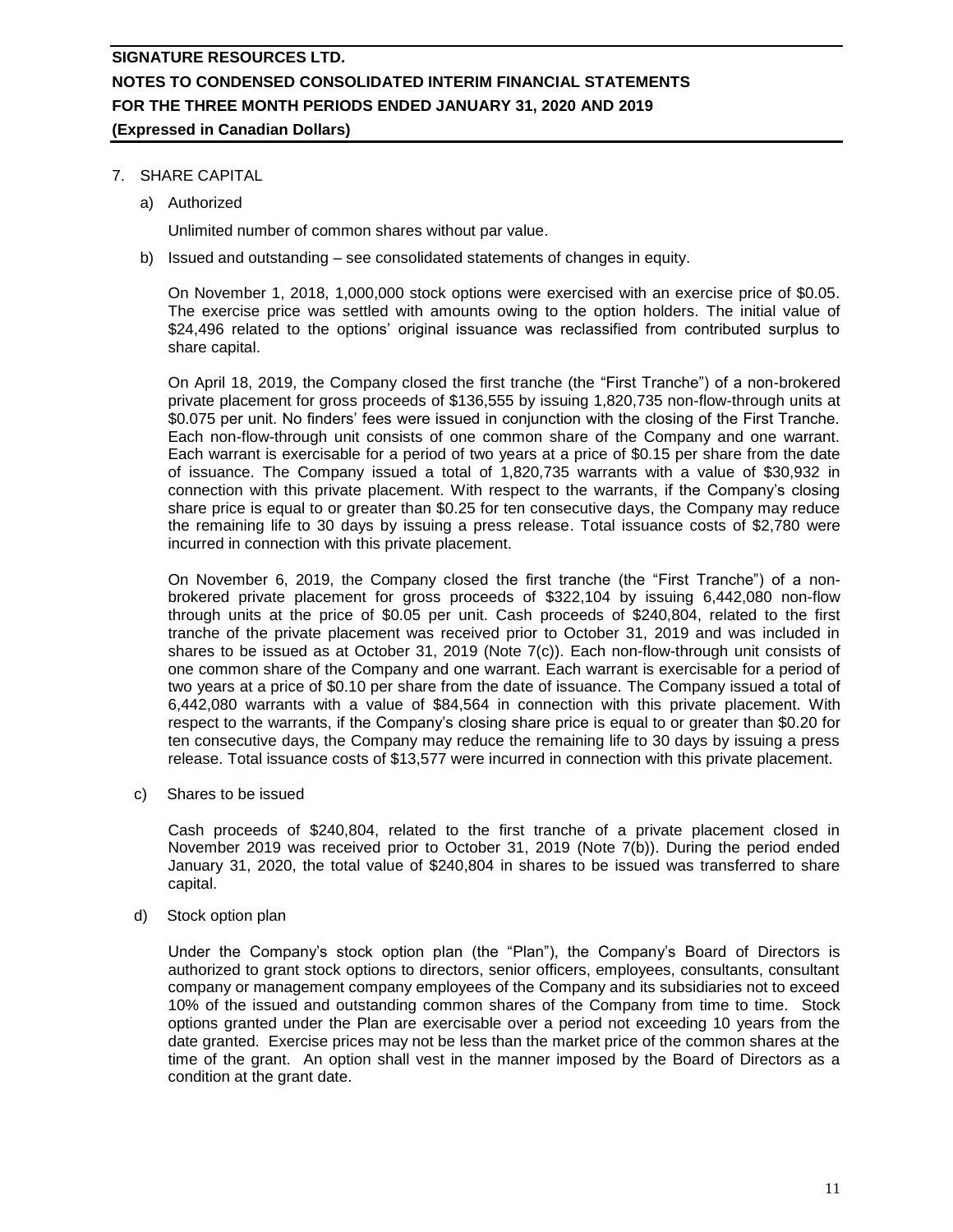### 7. SHARE CAPITAL (continued)

d) Stock option plan (continued)

|                             | <b>Number of Options</b> |    | <b>Weighted Average</b><br><b>Exercise Price</b> |
|-----------------------------|--------------------------|----|--------------------------------------------------|
| Balance at October 31, 2018 | 7,610,000                | \$ | 0.073                                            |
| Granted                     | 250,000                  |    | 0.075                                            |
| Exercised                   | (1,000,000)              |    | 0.050                                            |
| Expired                     | (535,000)                |    | 0.055                                            |
| Balance at October 31, 2019 | 6,325,000                | \$ | 0.078                                            |
| Granted                     | 100,000                  |    | 0.050                                            |
| Balance at January 31, 2020 | 6,425,000                | S  | 0.078                                            |

|                   |            | Weighted                       |                |                    |
|-------------------|------------|--------------------------------|----------------|--------------------|
|                   |            | Average                        | Number of      | Number of          |
|                   |            | <b>Exercise Remaining Life</b> | <b>Options</b> | <b>Options</b>     |
| <b>Grant Date</b> | Price (\$) | (vrs)                          | Outstanding    | <b>Exercisable</b> |
| July 15, 2015     | 0.050      | 0.45                           | 250,000        | 250,000            |
| July 19, 2016     | 0.055      | 1.47                           | 1,125,000      | 1,125,000          |
| August 9, 2016    | 0.060      | 1.52                           | 750,000        | 750,000            |
| March 1, 2018     | 0.080      | 3.08                           | 1,750,000      | 1,750,000          |
| March 20, 2018    | 0.080      | 3.13                           | 1,150,000      | 1,150,000          |
| October 17, 2018  | 0.120      | 3.71                           | 50,000         | 30,000             |
| October 29, 2018  | 0.120      | 2.75                           | 500,000        | 500,000            |
| October 29, 2018  | 0.120      | 3.75                           | 500,000        | 375,000            |
| June 17, 2019     | 0.075      | 4.38                           | 250,000        | 250,000            |
| November 7, 2019  | 0.050      | 4.77                           | 100,000        | 100,000            |
|                   | 0.078      | 2.63                           | 6,425,000      | 6,280,000          |

On June 17, 2019, the Company issued 250,000 options to a consultant. The options have an exercise price of \$0.075 and expire on June 17, 2024. The options vest immediately upon issuance.

On November 7, 2019, the Company issued 100,000 options to a consultant. The options have an exercise price of \$0.05 and expire on November 7, 2024. The options vest immediately upon issuance.

The fair value of the Company's stock options issued was estimated using the Black-Scholes option pricing model using the following assumptions for the periods ended January 31:

|                                                        | 2020   | 2019 |
|--------------------------------------------------------|--------|------|
| Expected volatility (based on historical share prices) | 134%   | N/A  |
| Risk-free interest rate                                | 1.59%  | N/A  |
| Expected life (years)                                  | 5      | N/A  |
| Expected dividend yield                                | Nil    | N/A  |
| Forfeiture rate                                        | Nil    | N/A  |
| Underlying share price                                 | \$0.05 | N/A  |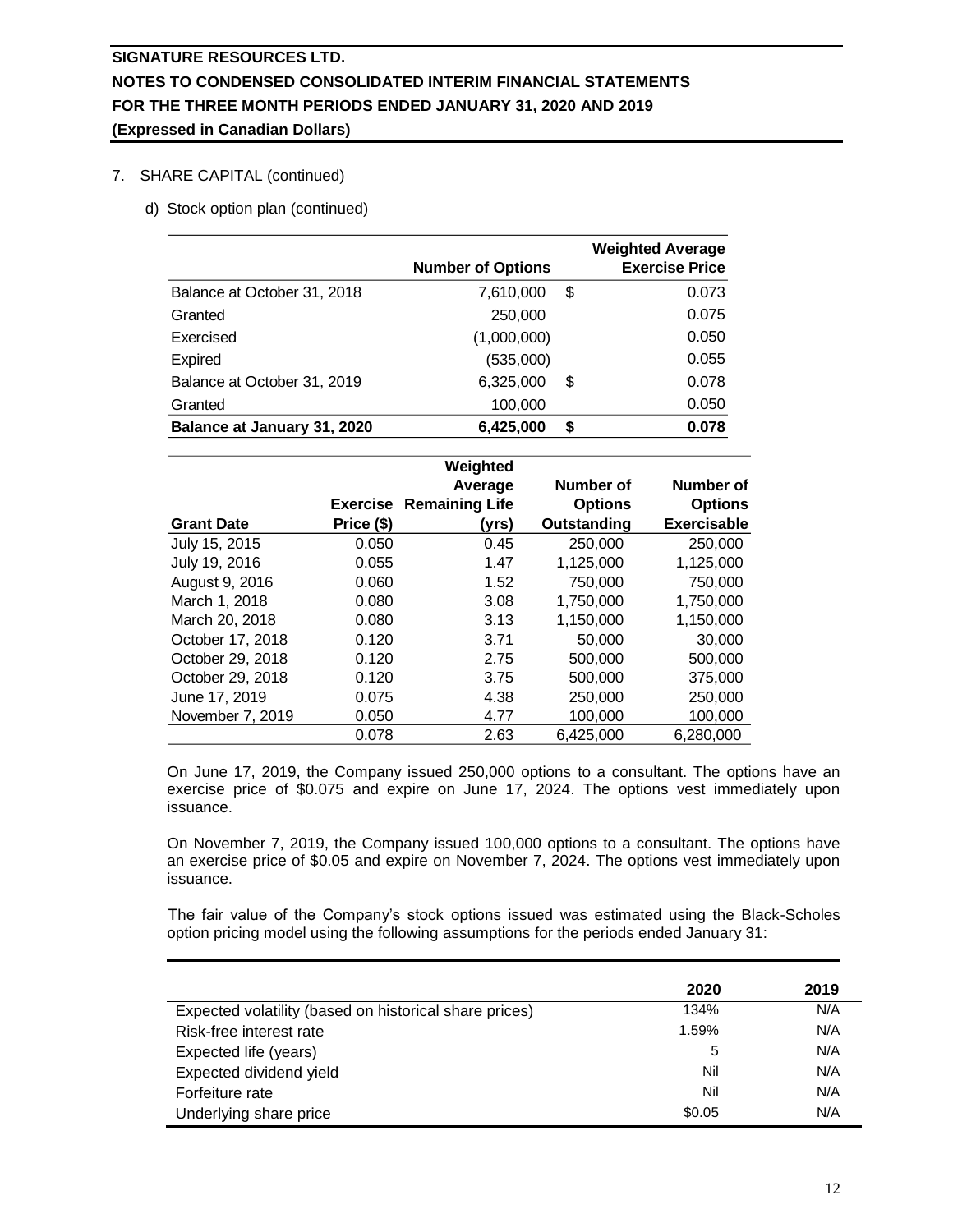# 7. SHARE CAPITAL (continued)

d) Stock option plan (continued)

The compensation expense and charge to contributed surplus relating to the vesting of stock options for the three months ended January 31, 2020 was \$6,367 (2019 - \$28,263). The average fair value of each option granted during the three months ended January 31, 2020 was approximately \$0.04 (2019 - \$Nil).

(e) Warrants

|                             |                           |    | <b>Weighted Average</b> |
|-----------------------------|---------------------------|----|-------------------------|
|                             | <b>Number of Warrants</b> |    | <b>Exercise Price</b>   |
| Balance at October 31, 2018 | 16,165,077                | \$ | 0.208                   |
| Granted                     | 1,820,735                 |    | 0.150                   |
| Expired                     | (169, 613)                |    | 0.130                   |
| Balance at October 31, 2019 | 17,816,199                | \$ | 0.233                   |
| Granted                     | 6,442,080                 |    | 0.100                   |
| Expired                     | (6,213,000)               |    | 0.147                   |
| Balance at January 31, 2020 | 18,045,279                | S  | 0.185                   |

| <b>Grant Date</b> | <b>Exercise</b><br>Price (\$) | <b>Weighted Average</b><br><b>Remaining Life (yrs)</b> | <b>Number of Warrants</b><br>Outstanding |
|-------------------|-------------------------------|--------------------------------------------------------|------------------------------------------|
| June 25, 2018     | 0.250                         | 0.40                                                   | 5,000,000                                |
| July 24, 2018     | 0.250                         | 0.48                                                   | 871,666                                  |
| July 24, 2018     | 0.135                         | 0.48                                                   | 181,481                                  |
| October 29, 2018  | 0.250                         | 0.75                                                   | 3,729,317                                |
| April 18, 2019    | 0.150                         | 1.21                                                   | 1,820,735                                |
| November 7, 2019  | 0.100                         | 1.77                                                   | 6,442,080                                |
|                   | 0.185                         | 1.05                                                   | 18,045,279                               |

On April 18, 2019, the Company issued 1,820,735 warrants of the Company with an exercise price of \$0.15 per common share, exercisable until April 18, 2021. The fair value for the warrants of \$30,932 was determined using the Black-Scholes pricing model.

On November 7, 2019, the Company issued 6,442,080 warrants of the Company with an exercise price of \$0.10 per common share, exercisable until November 7, 2021. The fair value for the warrants of \$84,564 was determined using the Black-Scholes pricing model.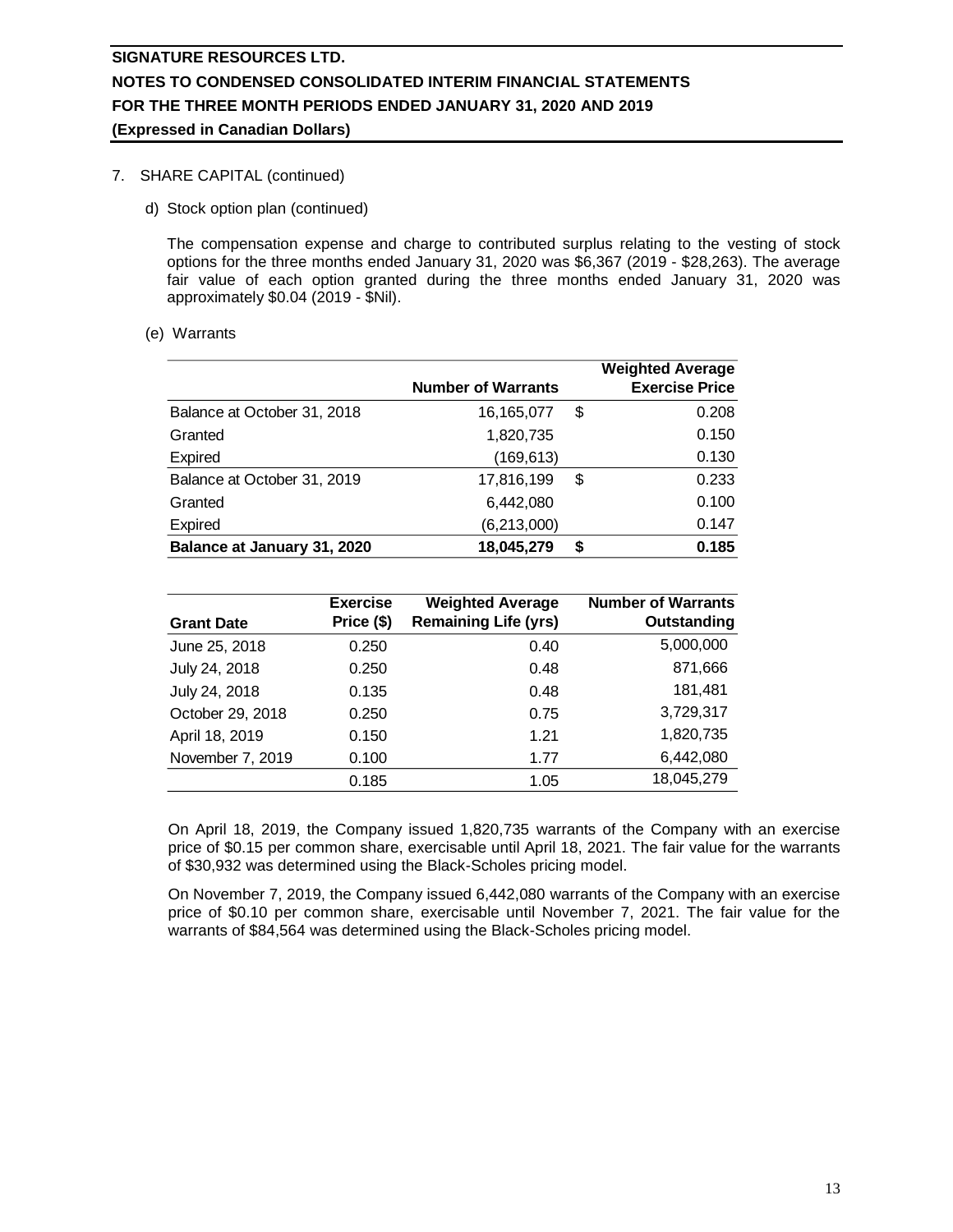### 7. SHARE CAPITAL (continued)

(e) Warrants (continued)

The fair value of the Company's warrants issued was estimated using the Black-Scholes option pricing model using the following assumptions for the periods ended January 31:

|                                                        | 2020  | 2019 |
|--------------------------------------------------------|-------|------|
| Expected volatility (based on historical share prices) | 99%   | N/A  |
| Risk-free interest rate                                | 1.65% | N/A  |
| Expected life (years)                                  |       | N/A  |
| Expected dividend yield                                | Nil   | N/A  |
| Forfeiture rate                                        | Nil   | N/A  |
| Underlying share price                                 | 0.05  | N/A  |

### 8. ACCOUNTS PAYABLE AND ACCRUED LIABILITIES

|                                           |    | As at January 31,<br>2020 |      | As at October 31,<br>2019 |
|-------------------------------------------|----|---------------------------|------|---------------------------|
| Accounts payable                          | S  | 554.404 \$                |      | 566,346                   |
| Accrued liabilities - MNDM <sup>(1)</sup> |    | 884,325                   |      | 884,325                   |
| Other accrued liabilities                 |    | 205,000                   |      | 217,290                   |
|                                           | \$ | 1,643,729                 | - \$ | 1,667,961                 |

(1) Prior to the acquisition of Cool Minerals and the Lingman Lake Property, the MNDM had requested the removal of certain above ground storage tanks containing approximately 800,000 litres of fuel that was considered a mine hazard. Due to the failure of the prior owners to comply with MNDM's request for it to be cleaned up, MNDM took action and managed the disposition of the fuel at a cost of \$884,325.

### 9. REHABILITATION PROVISION

Rehabilitation represents the legal and contractual obligations associated with the eventual closure of the Company's mining operations either progressively or at the end of the mine life. These obligations consist of costs associated with reclamation and monitoring activities and the removal of tangible assets from the Company's mining sites. Although the Company has had limited exploration, historical work done by other companies has resulted in the MNDM issuing an order to the Company requiring the filing of a closure plan. The Company has not yet prepared a formal closure plan, but has cost estimates for certain tasks which will be required to be completed as part of the request from MNDM and has hence recorded a rehabilitation provision based on these preliminary estimates.

At January 31, 2020, the total amount of the Company's rehabilitation provision was estimated, at initial recognition, to be \$230,000 and is expected to be incurred in 2 years. The present value of the rehabilitation provision at January 31, 2020 has been estimated at \$273,847 (October 31, 2019 - \$273,847). Additional costs that cannot be estimated may be required. A summary of the Company's rehabilitation provision is presented below:

|                                |            |  | As at January 31, As at October 31, |  |
|--------------------------------|------------|--|-------------------------------------|--|
|                                | 2020       |  | 2019                                |  |
| Balance at beginning of period | 273.847 \$ |  | 265,277                             |  |
| Accretion expense              | -          |  | 8.570                               |  |
| Balance at end of period       | 273.847    |  | 273.847                             |  |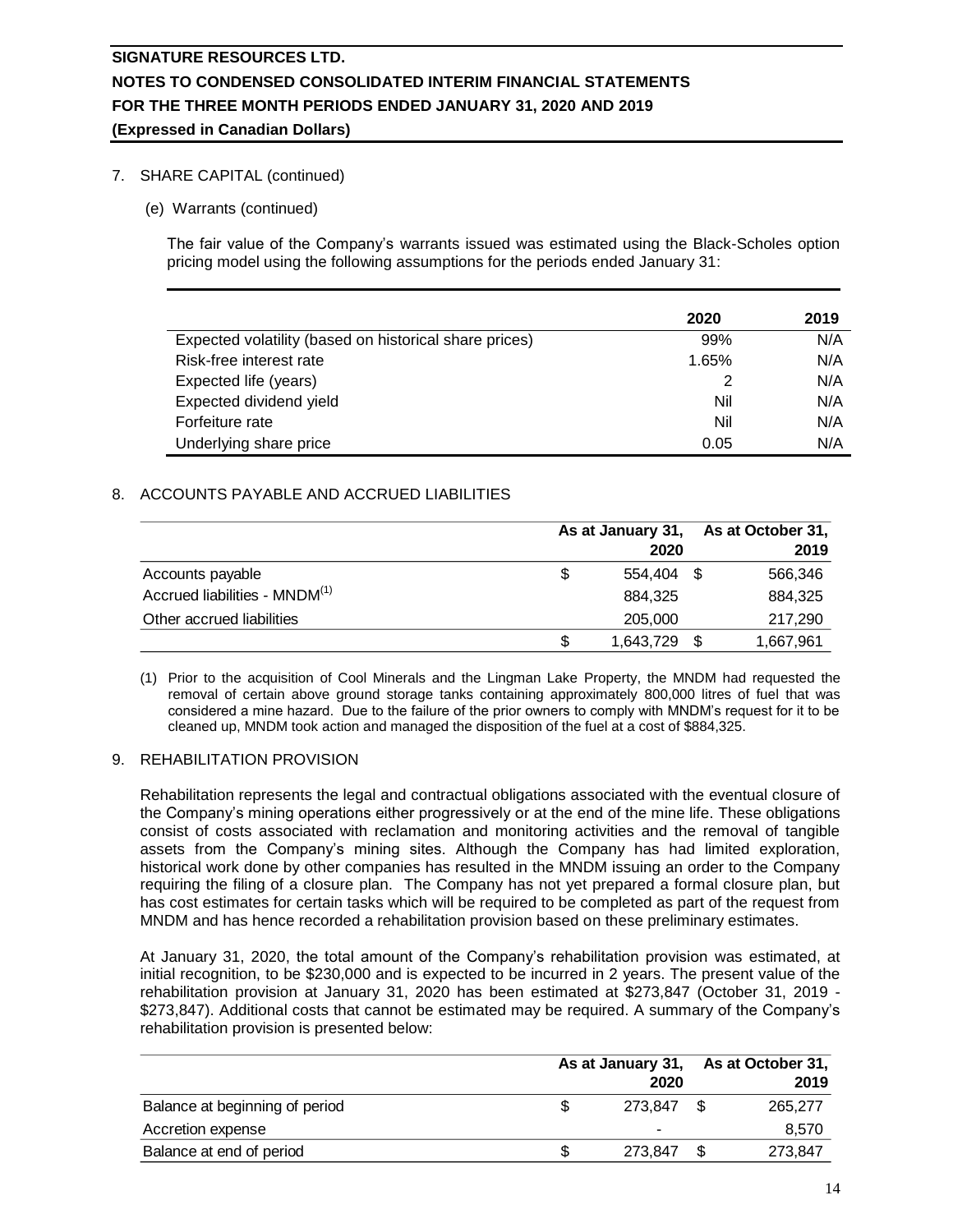# **SIGNATURE RESOURCES LTD. NOTES TO CONDENSED CONSOLIDATED INTERIM FINANCIAL STATEMENTS FOR THE THREE MONTH PERIODS ENDED JANUARY 31, 2020 AND 2019**

# **(Expressed in Canadian Dollars)**

### 10. PROMISSORY NOTE

On June 3, 2019, the Company issued a promissory note for a principal amount of \$164,000, which matured on September 1, 2019, with an option to extend through March 31, 2020, upon advance written notice to the lender. The note bears a fixed interest rate of 8% per annum on the unpaid portion of the principal amount until fully repaid, accruing on a monthly basis and payable on the maturity date. Total accrued interest for the three months ended January 31, 2020 is \$3,413 (2019 - \$Nil).

### 11. COMMITMENTS AND CONTINGENCIES

As at January 31, 2020, the Company has recorded a rehabilitation provision for its environmental liabilities (Note 9).

### 12. MANAGEMENT OF CAPITAL

The Company considers its capital structure to include the components of shareholders' equity. Management's objective is to ensure that there is sufficient capital to minimize liquidity risk and to continue as a going concern. As the Company's properties are in the exploration and evaluation stage, the Company is currently unable to self-finance its operations. Although the Company has been successful in the past in obtaining financing through the sale of equity securities, there can be no assurance that the Company will be able to obtain adequate financing in the future, or that the terms of such financings will be favourable.

The Company's capital management objectives, policies and processes have remained unchanged during the three months period ended January 31, 2020 and 2019. The Company is not subject to any capital requirements imposed by a lending institution or regulatory body, other than of the TSX Venture Exchange ("TSXV") which requires adequate working capital or financial resources of the greater of (i) \$50,000 and (ii) an amount required in order to maintain operations and cover general and administrative expenses for a period of 6 months.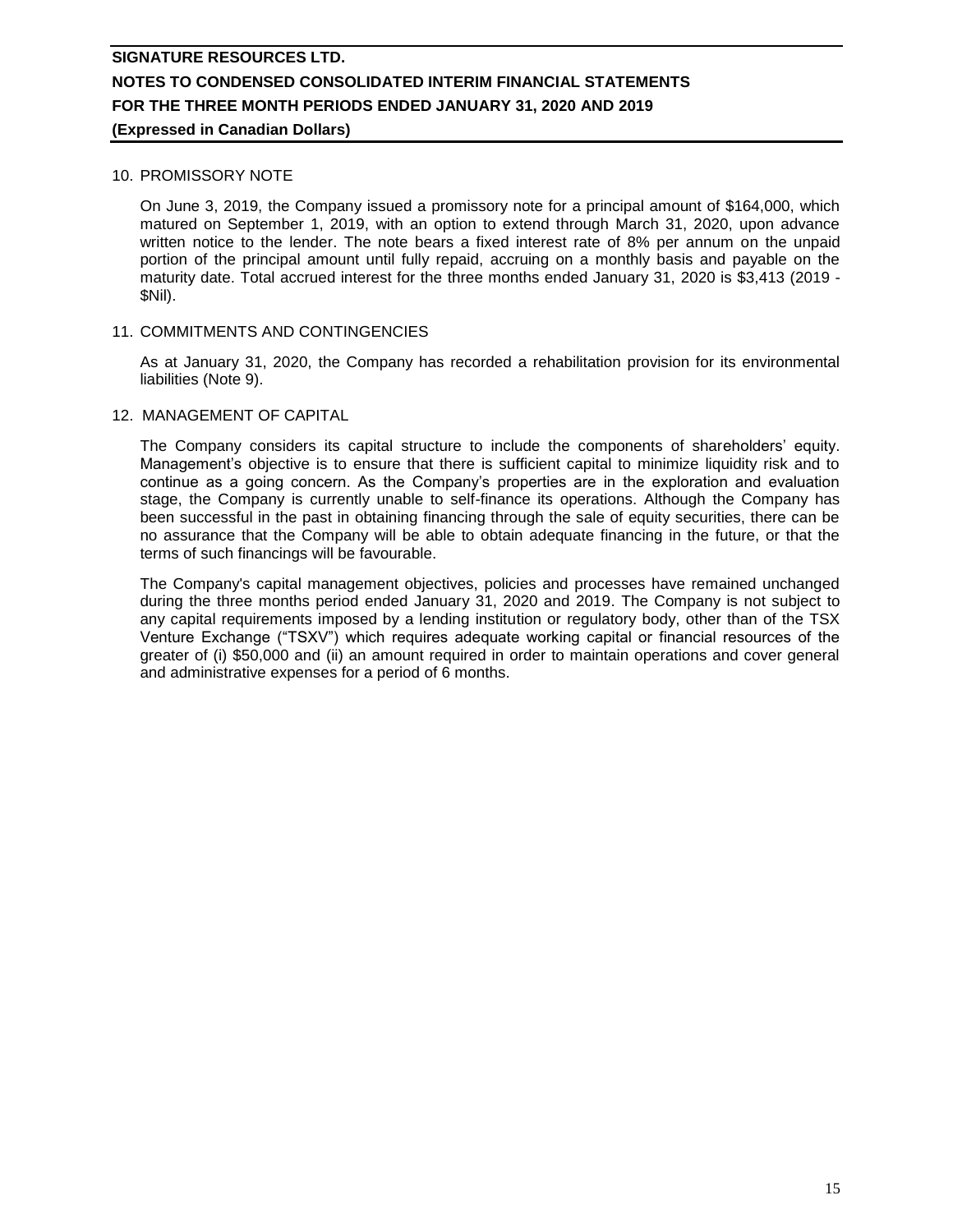# **SIGNATURE RESOURCES LTD. NOTES TO CONDENSED CONSOLIDATED INTERIM FINANCIAL STATEMENTS FOR THE THREE MONTH PERIODS ENDED JANUARY 31, 2020 AND 2019**

### **(Expressed in Canadian Dollars)**

### 13. FINANCIAL INSTRUMENTS

### *Categories and fair value of financial instruments*

The Company's financial instruments consist of cash, amounts receivable, accounts payable and accrued liabilities and a promissory note. The carrying values of the Company's short-term financial assets and liabilities approximate their fair values due to their short periods to maturity.

The following table summarizes the categories and fair values of the Company's financial instruments:

| As at January 31, 2020                   |                          |               |                        |                   |  |
|------------------------------------------|--------------------------|---------------|------------------------|-------------------|--|
|                                          | <b>Carrying Value</b>    |               |                        | <b>Fair Value</b> |  |
|                                          | <b>FVTPL</b>             | <b>FVTOCI</b> | <b>Amortized Costs</b> | Total             |  |
| <b>Financial Assets and Liabilities</b>  |                          |               |                        |                   |  |
| Cash                                     | $\overline{\phantom{0}}$ |               | 86.895                 | 86,895            |  |
| Amounts receivables                      | -                        |               | 17.619                 | 17.619            |  |
| Accounts payable and accrued liabilities |                          |               | 1,643,729              | 1.643.729         |  |
| Promissory note                          |                          |               | 172.953                | 172.953           |  |

### **As at October 31, 2019**

| As at October 31, 2019                   |              |                   |                        |           |  |
|------------------------------------------|--------------|-------------------|------------------------|-----------|--|
|                                          |              | <b>Fair Value</b> |                        |           |  |
|                                          | <b>FVTPL</b> | <b>FVTOCI</b>     | <b>Amortized Costs</b> | Total     |  |
| <b>Financial Assets and Liabilities</b>  |              |                   |                        |           |  |
| Cash                                     |              |                   | 267.639                | 267.639   |  |
| Amounts receivables                      |              |                   | 29.377                 | 29.377    |  |
| Accounts payable and accrued liabilities |              |                   | 1,667,961              | 1.667.961 |  |
| Promissory note                          | -            |                   | 169.540                | 169.540   |  |

### Credit Risk

Financial instruments that potentially subject the Company to concentrations of credit risks consist principally of cash. To minimize the credit risk on cash the Company places the instrument with a high credit quality financial institution.

#### Liquidity Risk

The Company ensures its holding of cash is sufficient to meet its short-term general and administrative expenditures. All of the Company's financial liabilities have contractual maturities of 30 days or less or are due on demand and are subject to normal trade terms. The Company does not have investments in any asset backed commercial paper or similar instruments. The contractual maturities of financial liabilities are as follows:

|                                          | Carrving<br>amount | Contractual<br>cash flows     | <b>Within 1 year</b> | 1 to 2 years | 2 to 5<br>vears | 5+ vears                 |
|------------------------------------------|--------------------|-------------------------------|----------------------|--------------|-----------------|--------------------------|
| Accounts payable and accrued liabilities | \$1.643.729        | 1.643.729 \$<br>- \$          | 1.643.729 \$         |              |                 | $\overline{\phantom{a}}$ |
| Promissory note                          | 172.953            | 172.953                       | 172.953              |              |                 |                          |
|                                          |                    | $$1,816,682$ $$1,816,682$ $$$ | 1,816,682 \$         |              | ۰.              | $\overline{\phantom{a}}$ |